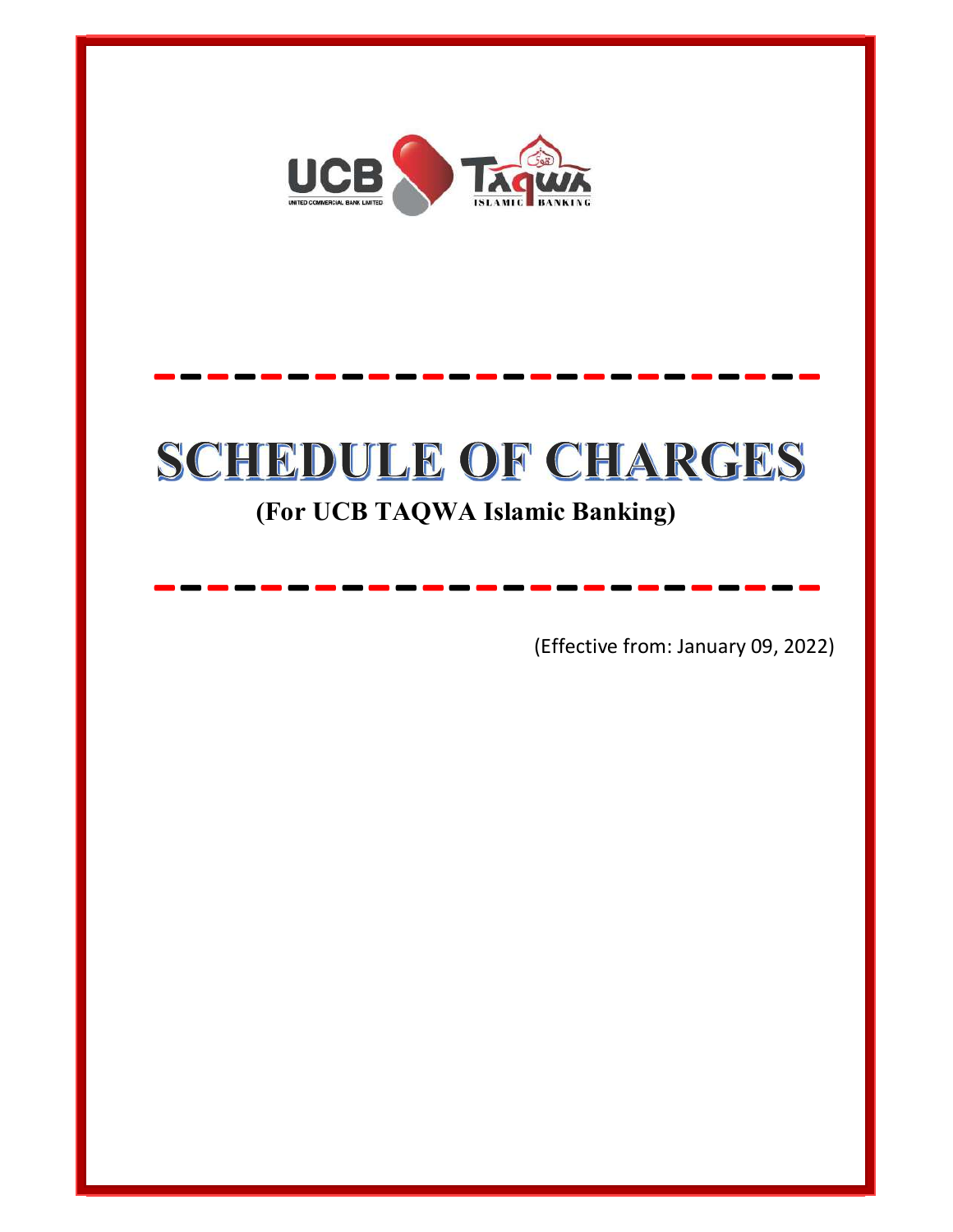### Table of Contents

| <b>Serial</b> | <b>Name</b>                           | Page      |
|---------------|---------------------------------------|-----------|
| 01            | <b>Deposit Accounts</b>               | $3 - 7$   |
| 02            | <b>Investment Accounts</b>            | $8 - 10$  |
| 03            | <b>Trade Finance Related Services</b> | $11 - 13$ |

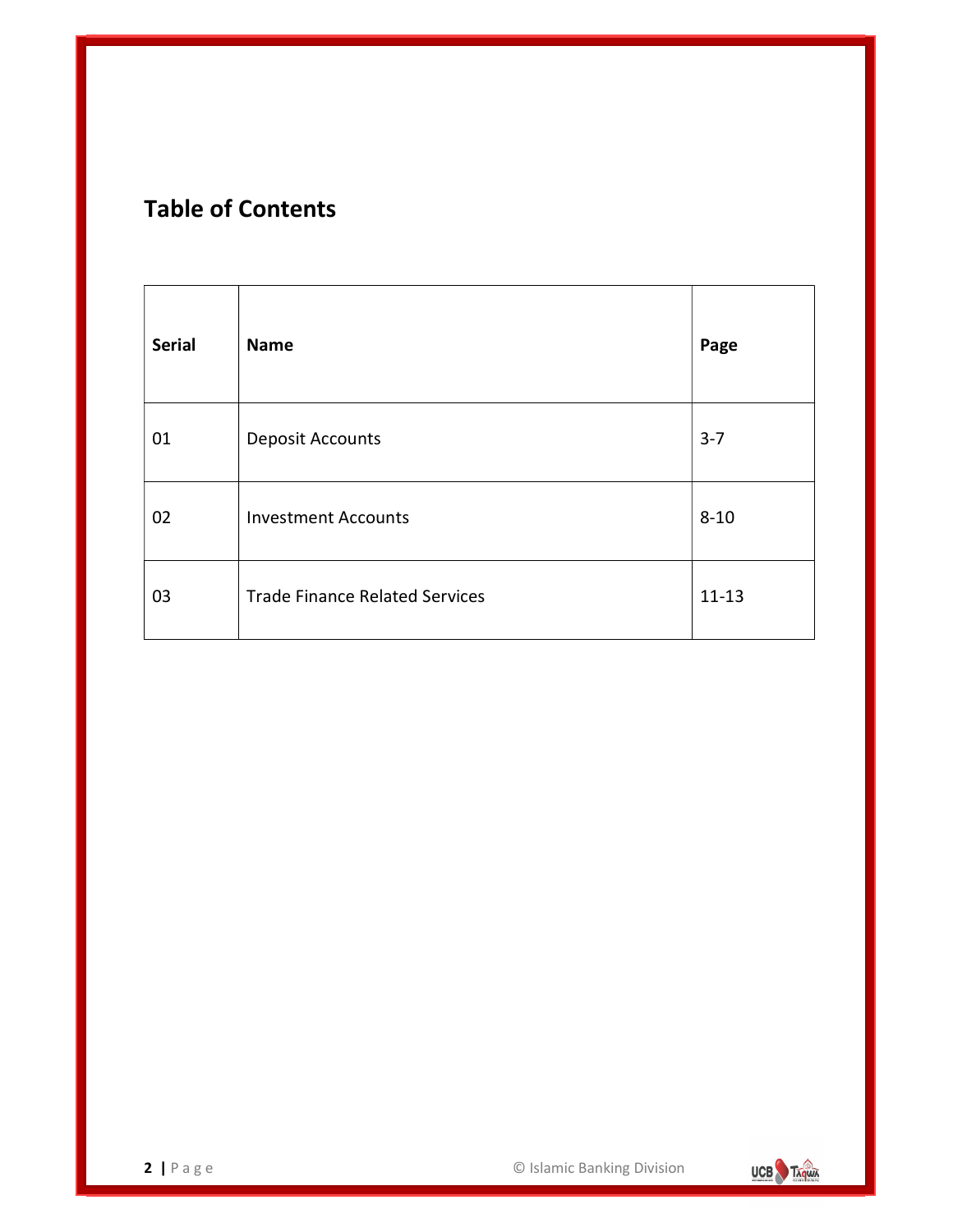# Deposit Accounts

| <b>UCB TAQWA AL-Wadia Current Account</b> | (Retail, SME, Corporate) |
|-------------------------------------------|--------------------------|
| <b>Particulars</b>                        | Fees/Charges             |
| A/C Maintenance fee                       | Tk. 300 half yearly      |
| Closing of account                        | Tk. 300                  |
| Minimum Opening Amount                    | <b>BDT 1,000</b>         |

| <b>UCB TAQWA Mudaraba Savings Account</b> | (Retail, SME, Corporate)                           |                |
|-------------------------------------------|----------------------------------------------------|----------------|
| <b>Particulars</b>                        | Fees/Charges                                       |                |
| A/C Maintenance fee                       | Half Yearly Avg. Balance <= BDT 10K                | Free           |
|                                           | Half Yearly Avg. Balance > BDT 10K to BDT 25K      | <b>BDT 100</b> |
|                                           | Half Yearly Avg. Balance > BDT 25K to BDT 2 Lac    | <b>BDT 200</b> |
|                                           | Half Yearly Avg. Balance > BDT 2 Lac to BDT 10 Lac | <b>BDT 250</b> |
|                                           | Half Yearly Avg. Balance > BDT 10 Lac              | <b>BDT 300</b> |
| Closing of account                        | lTk. 200                                           |                |
| Minimum Opening Amount                    | <b>BDT 500</b>                                     |                |

| <b>UCB TAQWA Mudaraba Short Notice Deposit Account (SND)</b> |                     | (Retail, SME, Corporate) |
|--------------------------------------------------------------|---------------------|--------------------------|
| <b>Particulars</b>                                           | Fees/Charges        |                          |
| A/C Maintenance fee                                          | Tk. 500 half yearly |                          |
| Closing of account                                           | <b>Tk. 300</b>      |                          |
| Minimum Opening Amount                                       | <b>NIL</b>          |                          |

| <b>UCB TAQWA Imperial Savings Account</b> |         |  |
|-------------------------------------------|---------|--|
| Fees/Charges<br><b>Particulars</b>        |         |  |
| A/C Maintenance fee                       | Free    |  |
| Closing of account                        | Tk. 200 |  |

| Other Account Maintenance fee           |      |
|-----------------------------------------|------|
| UCB TAQWA Mudaraba CEP savings A/C      | Free |
| UCB TAQWA Mudaraba Probashi savings A/C | Free |

| <b>Cheque Book related Charge</b>                                                    | (Retail, SME, Corporate)                    |
|--------------------------------------------------------------------------------------|---------------------------------------------|
| <b>Particulars</b>                                                                   | Fees/Charges                                |
| *For Corporate executive package Cheque Book Charge will be decided as per agreement |                                             |
| Chequebook Issuance Fee                                                              | Tk. 10.00 per leaf                          |
| (Recoverable from the a/c of the client)                                             |                                             |
| Cheque book issuance fee for UCB TAQWA Imperial savings A/C                          | Free.                                       |
| Cheque book issuance for UCB TAQWA Mudaraba CEP savings                              | $1st$ cheque book Free.                     |
| A/C                                                                                  | Next cheque book as per regular fee.        |
| Cheque book issuance for UCB TAQWA Mudaraba Probashi                                 | $1st$ cheque book Free.                     |
| savings A/C                                                                          | Next cheque book as per regular fee.        |
| Uncollected Chequebook Destruction                                                   | BDT 100 (Applied but not collected within 3 |
|                                                                                      | months)                                     |
| Cheque Dishonour / Return Due to Insufficient Fund                                   | <b>BDT 50 per instance</b>                  |
| Outstation Collection Cheques returned due to insufficient fund                      | <b>BDT 50 per instance</b>                  |
| <b>Stop Payment</b>                                                                  | BDT 100 per instance                        |

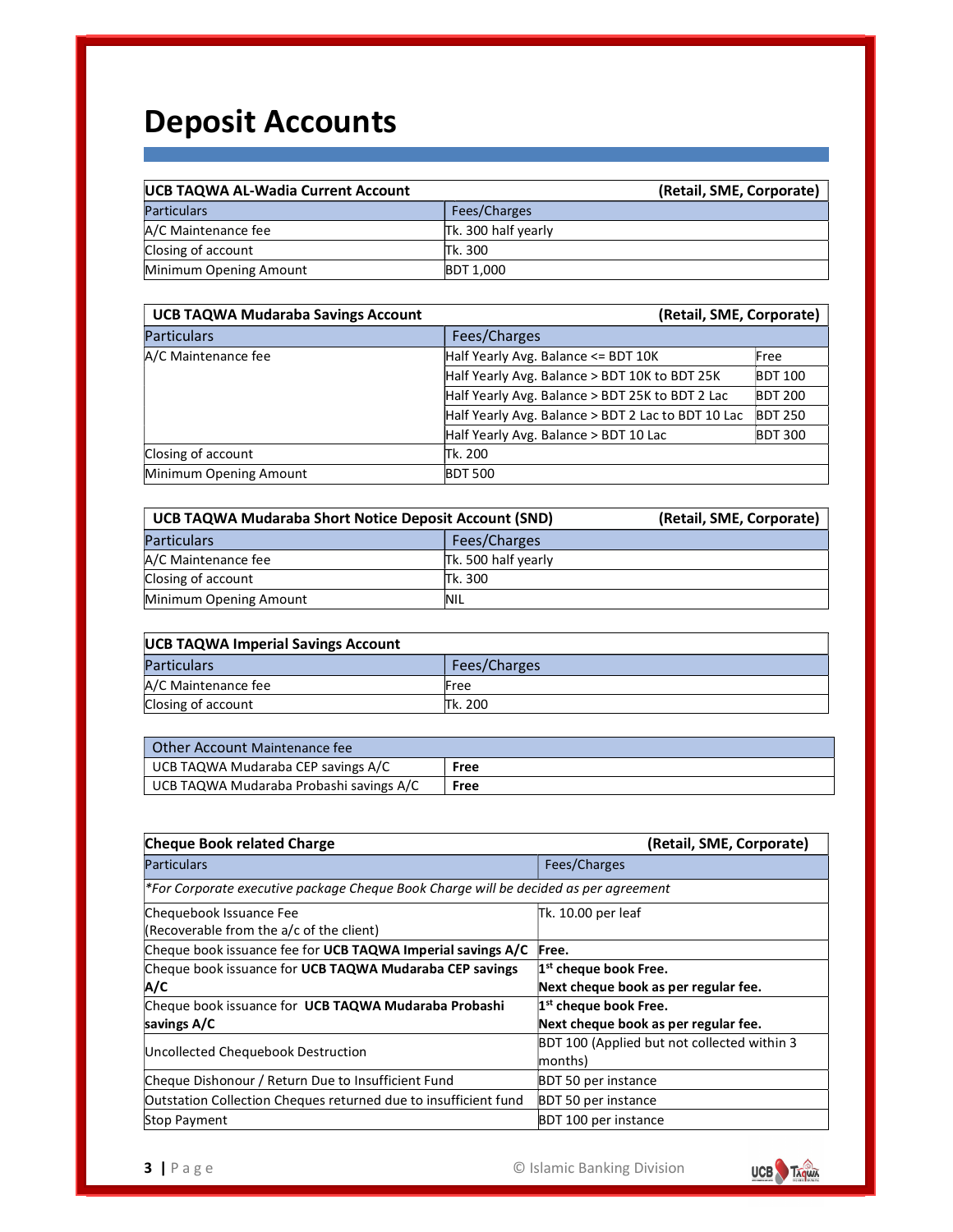| <b>BDT 50 per instance</b><br>BDT 200 per cheque leaf<br>BDT 100 per cheque leaf<br>Free<br><b>BDT 50 per transaction</b><br>Up to BDT 25K: 0.15%; minimum BDT 50<br>Above BDT 25K but not exceeding BDT 1.00<br>lac: 0.15%; minimum BDT 100<br>Above BDT 1 lac but not exceeding BDT 5.00 |
|--------------------------------------------------------------------------------------------------------------------------------------------------------------------------------------------------------------------------------------------------------------------------------------------|
|                                                                                                                                                                                                                                                                                            |
|                                                                                                                                                                                                                                                                                            |
|                                                                                                                                                                                                                                                                                            |
|                                                                                                                                                                                                                                                                                            |
|                                                                                                                                                                                                                                                                                            |
|                                                                                                                                                                                                                                                                                            |
|                                                                                                                                                                                                                                                                                            |
|                                                                                                                                                                                                                                                                                            |
|                                                                                                                                                                                                                                                                                            |
| lac: 0.10%; minimum BDT 200                                                                                                                                                                                                                                                                |
| Over BDT 5 lac: 0.05%; minimum BDT 750 -                                                                                                                                                                                                                                                   |
| maximum BDT 1500                                                                                                                                                                                                                                                                           |
| Postage (registered) : BDT 50 per instance                                                                                                                                                                                                                                                 |
| Courier (Local) : BDT 30 per instance                                                                                                                                                                                                                                                      |
| Up to BDT 25K: 0.15%; minimum BDT 50                                                                                                                                                                                                                                                       |
| Above BDT 25,000.00 but not exceeding BDT                                                                                                                                                                                                                                                  |
| 1.00 lac: 0.15%; minimum BDT 75                                                                                                                                                                                                                                                            |
| Above BDT 1.00 lac but not exceeding BDT 5.00                                                                                                                                                                                                                                              |
| lac: 0.10%; minimum BDT 200                                                                                                                                                                                                                                                                |
| Over BDT 5.00 lac: 0.05%; minimum BDT 750 -                                                                                                                                                                                                                                                |
| maximum BDT 1,500                                                                                                                                                                                                                                                                          |
| Postage (registered)/Telephone / Fax / e-mail                                                                                                                                                                                                                                              |
| charge/ Courier : BDT 50 per instance                                                                                                                                                                                                                                                      |
| 0.15%; minimum BDT 500                                                                                                                                                                                                                                                                     |
| Free                                                                                                                                                                                                                                                                                       |
| <b>BDT 10 (including VAT)</b>                                                                                                                                                                                                                                                              |
| <b>BDT 25 (including VAT)</b>                                                                                                                                                                                                                                                              |
| BDT 60 (including VAT)                                                                                                                                                                                                                                                                     |
| Free                                                                                                                                                                                                                                                                                       |
| <b>BDT 100 per instance</b>                                                                                                                                                                                                                                                                |
|                                                                                                                                                                                                                                                                                            |

| <b>ATM/Debit Card/Prepaid Payroll card related Charge</b>                           | (Retail, SME, Corporate)                                                                                                                                                                                                                                                                                                                 |
|-------------------------------------------------------------------------------------|------------------------------------------------------------------------------------------------------------------------------------------------------------------------------------------------------------------------------------------------------------------------------------------------------------------------------------------|
| <b>Particulars</b>                                                                  | Fees/Charges                                                                                                                                                                                                                                                                                                                             |
| *For Corporate executive package Debit Card Charge will be decided as per agreement |                                                                                                                                                                                                                                                                                                                                          |
|                                                                                     | <b>BDT 400</b>                                                                                                                                                                                                                                                                                                                           |
| Debit Card Issuance Fee / Annual Fee / Renewal Fee                                  | If yearly balance is less then BDT 25 lacs, BDT<br>400.00 will be applicable for Imperial Savings<br>Account. Either charge is free for Mudaraba<br><b>Imperial Savings Account</b><br><b>Free Mudaraba CEP Savings Account</b><br>UCB TAQWA Mudaraba Probashi savings A/C:<br>Free for $1^{st}$ year. $2^{nd}$ year and onwards BDT 400 |
| Prepaid Payroll card Annual fee                                                     | $BDT 200 + VAT$                                                                                                                                                                                                                                                                                                                          |
| Debit Card Replacement Fee                                                          | <b>BDT 400</b><br><b>Free for Mudaraba Imperial Savings Account</b>                                                                                                                                                                                                                                                                      |
| PIN Replacement Charge (Through Branch)                                             | <b>BDT 500</b>                                                                                                                                                                                                                                                                                                                           |
| Cash Withdrawal from Other Bank VISA ATMs (Per withdrawal)                          | BDT <sub>20</sub>                                                                                                                                                                                                                                                                                                                        |
| Cash Withdrawal from Other Bank MasterCard ATMs (Per<br>Withdrawal)                 | BDT <sub>20</sub>                                                                                                                                                                                                                                                                                                                        |
| Cash Withdrawal from NPSB Network ATMs (Per Withdrawal)                             | <b>BDT 15 (including VAT)</b>                                                                                                                                                                                                                                                                                                            |

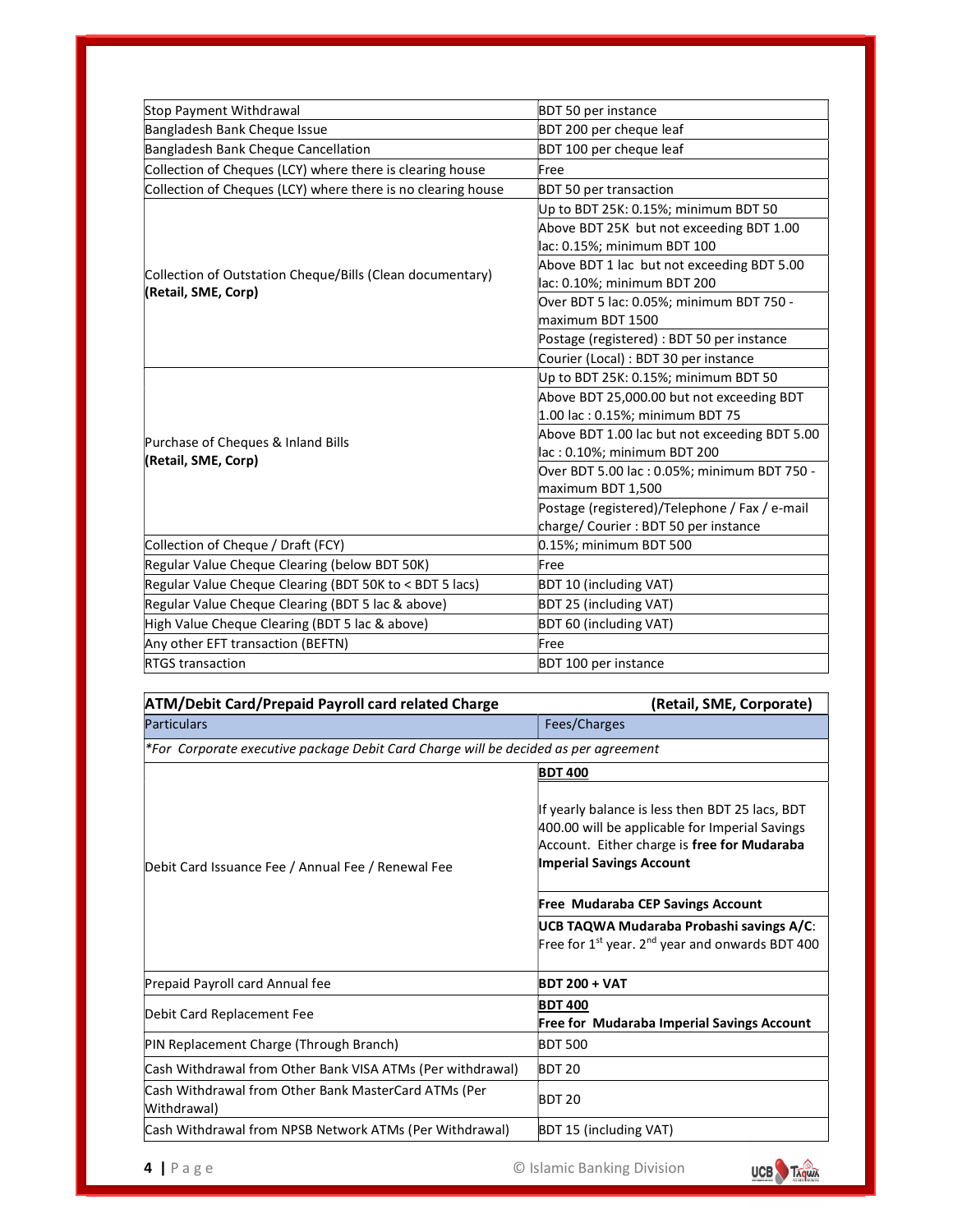| Balance Inquiry (NPSB Network)                             | <b>BDT 5 (including VAT)</b> |
|------------------------------------------------------------|------------------------------|
| Mini Statement (NPSB Network)                              | <b>BDT 5 (including VAT)</b> |
| Video Record Checking Upon Accountholder's Request for Any | Within DHK ATMs: BDT 1,500   |
| <b>Dispute</b>                                             | Outside DHK ATMs: BDT 2,000  |

| Inter-City / Online Charges & Fund Transfer Related                    | (Retail, SME, Corporate) |
|------------------------------------------------------------------------|--------------------------|
| <b>Particulars</b>                                                     | Fees/Charges             |
| Account to Account Transfer from ATM                                   | Free (Up to BDT 1 Lac)   |
| Account to Account Transfer from Branch                                | Free                     |
| Online Transaction (Inter-City)<br>Deposit/Withdrawal/Transfer cheque  | Free                     |
| Online Transaction (within City)<br>Deposit/Withdrawal/Transfer cheque | Free                     |
| <b>Realisation of Charges</b>                                          |                          |

\* Online Transaction (inter-city) both deposit and withdrawal: N/A

| Pay-Order, Demand Draft & TT Related                                          | (Retail, SME, Corporate)                         |  |
|-------------------------------------------------------------------------------|--------------------------------------------------|--|
| <b>Particulars</b>                                                            | Fees/Charges                                     |  |
|                                                                               | Up to BDT 1,000: BDT 20                          |  |
| Pay Order / SDR Issuance (LCY)                                                | BDT 1,001 - BDT 100,000: BDT 50                  |  |
|                                                                               | Above BDT 100,000: BDT 100                       |  |
|                                                                               | Up to BDT 1,000: BDT 20                          |  |
| Demand Draft / TT Issuance/MT issuance (LCY)                                  | BDT 1,001 - BDT 100,000: BDT 50                  |  |
| (For Retail customer)                                                         | BDT 100,001 - BDT 500,000: BDT 100               |  |
|                                                                               | BDT 500,001 - BDT 1,000,000: BDT 200             |  |
|                                                                               | Above BDT 1,000,000: BDT 300                     |  |
|                                                                               | At the rate @ 0.10%; Minimum BDT 50              |  |
| DD/TT/ issuance( Inland) (For SME & Corp Customer)                            | Telephone/Fax/E-Mail charges: At actual;         |  |
|                                                                               | minimum BDT 10.00 per instance Plus 15% VAT      |  |
|                                                                               | Up to BDT 1,00,000: BDT 100                      |  |
| Demand Draft / TT Issuance/MT issuance (FCY)                                  | BDT 1,00,001 - BDT 500,000: BDT 200              |  |
| (For Retail customer)                                                         | BDT 5,00,001 - BDT 10,00,000: BDT 300            |  |
|                                                                               | Above BDT 10,00,000: BDT 500                     |  |
| Issuance of PO/SDR for depositing Earnest/Security                            |                                                  |  |
| money for participating in tenders by the contractors/<br><b>Suppliers</b>    | Nil                                              |  |
| Pay Order / Demand Draft / MT / TT Cancellation (LCY)                         | BDT 50 per instance Plus 15% VAT                 |  |
| Pay Order / Demand Draft / MT / TT Cancellation (FCY)                         | <b>BDT 200</b>                                   |  |
| Duplicate Instrument Issue (DD, PO, etc.) (Retail)                            | BDT 150 + stamp charge                           |  |
| Duplicate Instrument Issue (DD, PO, etc.)<br>(SME & Corporate)                | $ BDT 100 +$ stamp charge                        |  |
| Purchase of Foreign Bank Drafts / TC drawn on abroad                          | 0.30% per USD / GBP / EURO                       |  |
| Telephone/Fax/Email charges                                                   | At actual, minimum BDT 10 per instance           |  |
| Payment of any Taka Drafts issued by Foreign                                  |                                                  |  |
| Correspondents & which are drawn on our Bank                                  | Free of charges except mailing charges at actual |  |
| Payment of any Foreign TT in Taka at our counter                              | Free of charges except mailing charges at actual |  |
| Encashment of any Foreign Currency Draft / TT drawn<br>on Banks in Bangladesh | <b>BDT 500</b>                                   |  |

| <b>Dormant Activation Charge</b>   | (Retail, SME, Corporate) |
|------------------------------------|--------------------------|
| <b>Particulars</b>                 | Fees/Charges             |
| Dormant Account Activation Charges | Free                     |

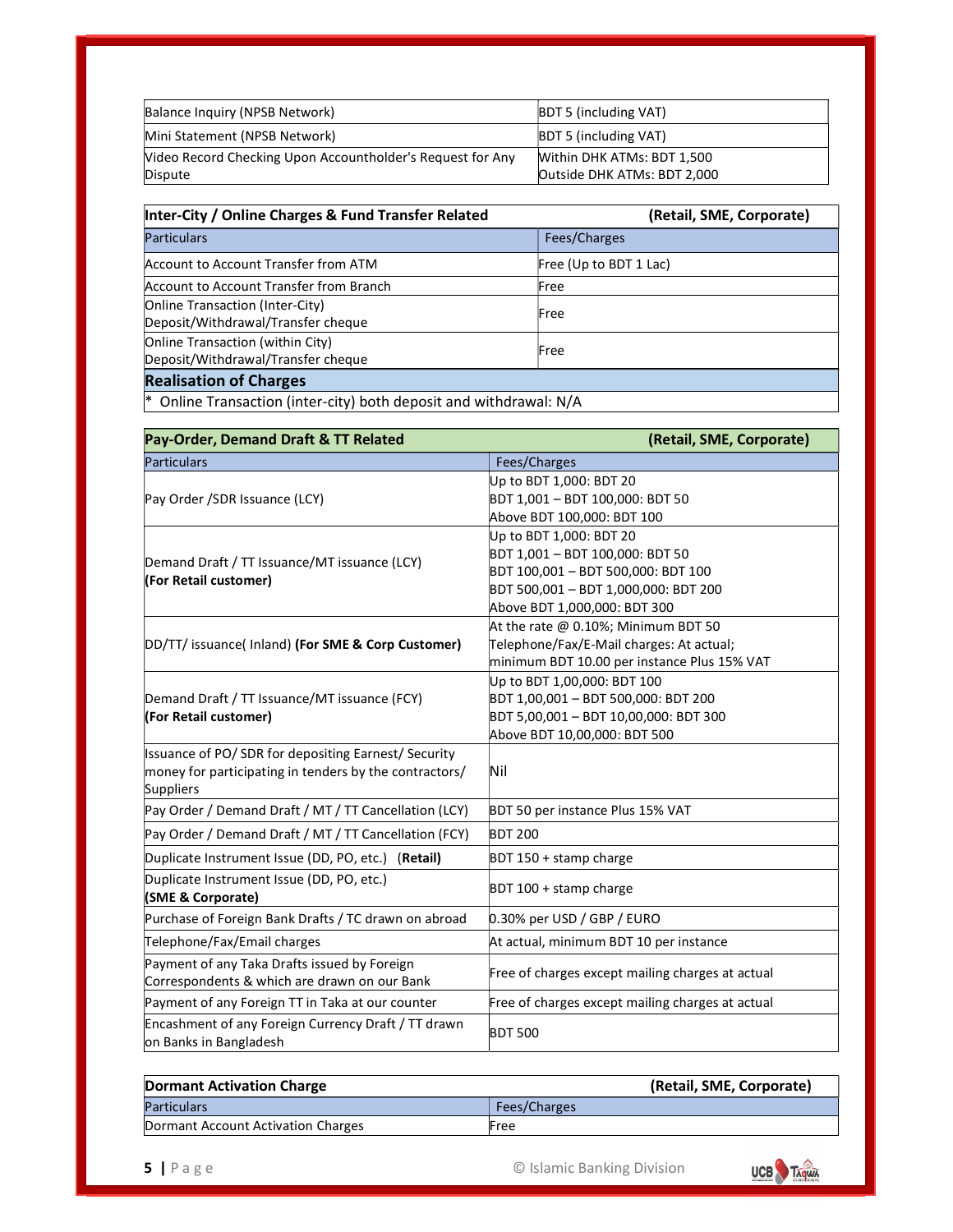| <b>Statements &amp; Certificates related</b>                                                                                                                                            | (Retail, SME, Corporate)                                                                                                                                                                    |
|-----------------------------------------------------------------------------------------------------------------------------------------------------------------------------------------|---------------------------------------------------------------------------------------------------------------------------------------------------------------------------------------------|
| <b>Particulars</b>                                                                                                                                                                      | Fees/Charges                                                                                                                                                                                |
| <b>Statement from Branch</b>                                                                                                                                                            | <b>BDT 100</b><br>Free: Mudaraba Imperial Savings Account customer                                                                                                                          |
| E-statement of chosen frequency (monthly / quarterly /<br>half yearly)                                                                                                                  | Free                                                                                                                                                                                        |
| Scheme / FDR Account Statement                                                                                                                                                          | Nil                                                                                                                                                                                         |
| Certificate for Inward Remittance                                                                                                                                                       | <b>BDT 200</b>                                                                                                                                                                              |
| <b>BO Account Certificate</b>                                                                                                                                                           | <b>BDT 100</b>                                                                                                                                                                              |
| Balance Confirmation Certificate                                                                                                                                                        | Yearly 02(Two) times (June & December) Balance<br>Confirmation Certificate fee is free. But more than two<br>times BDT 100 will be charge. Free: Mudaraba Imperial<br>Savings A/C customer. |
| Solvency Certificate (CD/SB/SND)                                                                                                                                                        | BDT 200 Free: Mudaraba Imperial Savings A/C customer                                                                                                                                        |
| Statement Authentication / Verification Certificate                                                                                                                                     | <b>BDT 500</b>                                                                                                                                                                              |
| Duplicate Savings Certificate / Declaration in lieu /<br>Investment Balance Certificate / CASA Tax/ Finance tax<br>certificate / Investment Tax Certificate / Any Other<br>Certificates | <b>BDT 200</b>                                                                                                                                                                              |

| <b>Foreign Currency Related</b>                         | (Retail, SME, Corporate)                                                            |  |
|---------------------------------------------------------|-------------------------------------------------------------------------------------|--|
| <b>Particulars</b>                                      | Fees/Charges                                                                        |  |
| <b>Issuance of Cash FCY</b>                             | <b>BDT 200</b>                                                                      |  |
| Passport Endorsement Fee                                | Free for Credit Card Customers & Account holders (Non<br>A/C holder is not allowed) |  |
| <b>FCY Endorsement fee for Imperial Customers</b>       | Free                                                                                |  |
| <b>Issuance of FCY Drafts on Foreign Correspondents</b> | BDT 500 per draft                                                                   |  |
| <b>Issuance of TT in FCY</b>                            | At actual + BDT 750                                                                 |  |
| <b>Cancellation of FCY Drafts</b>                       | BDT 300 + mailing charges at actual                                                 |  |
| Postage charges for collection of FCY Draft from abroad | At actual + BDT 200                                                                 |  |
| <b>SMS Alert for Account Transaction</b>                | (Retail, SME, Corporate)                                                            |  |
| <b>Particulars</b>                                      | Fees/Charges of UCB TAQWA                                                           |  |
| Phone Banking                                           | Free                                                                                |  |
|                                                         | <b>BDT 250</b>                                                                      |  |
| SMS Banking (Other than Credit Card customers)          | <b>Free for Imperial Customer</b>                                                   |  |
|                                                         | BDT 100 for UCB TAQWA Mudaraba Probashi savings A/C.                                |  |
|                                                         | For CEP account SMS fee will be as per CEP agreement.                               |  |
| Internet Banking                                        | Free                                                                                |  |

| <b>Standing Instruction (SI)</b>                      | (Retail, SME, Corporate)      |
|-------------------------------------------------------|-------------------------------|
| <b>Particulars</b>                                    | Fees/Charges                  |
| Standing Instruction Set up/amendment (Retail)        | Free                          |
| Compliance of standing Instruction (SME & Corp)       | <b>BDT 50 per transaction</b> |
| Standing Instruction default due to insufficient fund | Free                          |

| <b>Miscellaneous</b>                      | (Retail, SME, Corporate) |
|-------------------------------------------|--------------------------|
| <b>Particulars</b>                        | Fees/Charges             |
| Salary Disbursement Charge (from Company) | Free                     |

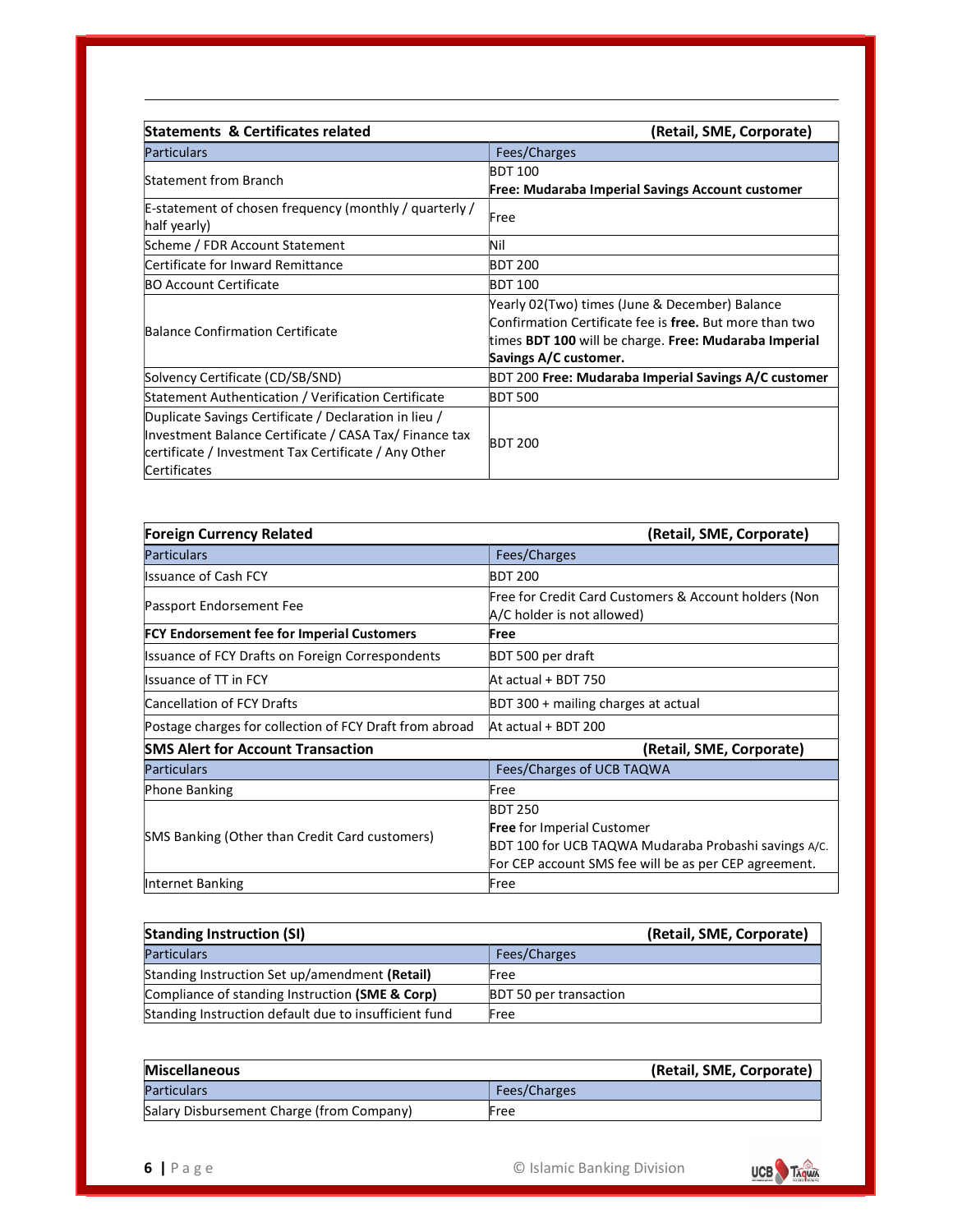| Premature Encashment Fee of Liability Scheme<br>Accounts                      | Free                      |
|-------------------------------------------------------------------------------|---------------------------|
| Counter Transaction Fee OR similar charges relating to<br>counter transaction | Free                      |
| <b>Charges For Lockers for Imperial Customer</b>                              |                           |
| Rent of the lockers                                                           |                           |
| (Annual rent and other charges are to be realized in<br>advance)              | Specially Discounted Rate |

| <b>Charges Of Parcels</b> | (For SME & CORP) |
|---------------------------|------------------|
| <b>Particulars</b>        | Fees/Charges     |
| Commission                | Not Applicable   |

| <b>Issuance Of Guarantees</b> | (For SME & CORP)                                  |
|-------------------------------|---------------------------------------------------|
| <b>Particulars</b>            | Fees/Charges                                      |
|                               | @ 0.15%-0.60% per quarter; Minimum BDT            |
| Commission                    | 1,000.00.                                         |
|                               | * For 100% cash margin, flat commission of BDT    |
|                               | $1,000.00$ per annum.                             |
|                               | * For margin in the form of FDR, usual charges to |
|                               | be realized.                                      |

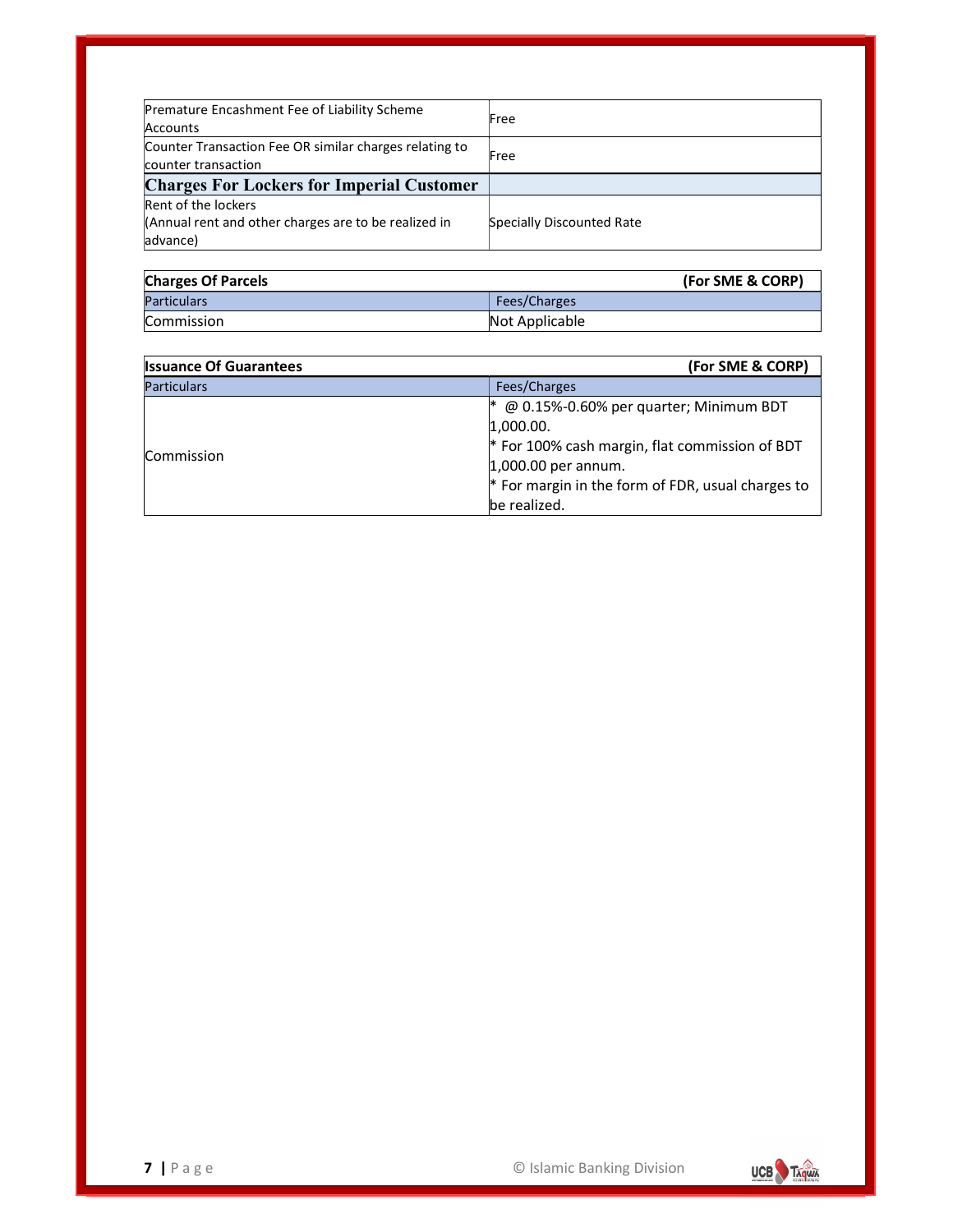## Investment Accounts

#### UCB TAQWA Personal Finance (Retail)

| <b>Particulars</b>                                               | Fee Basis                                | <b>UCB TAQWA Personal Finance</b><br>Fees/Charges                            |
|------------------------------------------------------------------|------------------------------------------|------------------------------------------------------------------------------|
| Processing Fee (Up to 50 lacs)                                   | <b>Investment Limit</b>                  | 0.50% or BDT 15,000 whichever is lower                                       |
| Processing Fee (Above 50 lacs)                                   | Investment Limit                         | 0.30% or BDT 20,000 whichever is lower                                       |
| Early Settlement Fee                                             | Outstanding Amount No fees will charged. |                                                                              |
| Prepayment/ Partial Payment                                      | Settled Amount                           | Allowed once in a year and minimum amount<br>will be 30% of the outstanding. |
| Prepayment/Partial Payment Fee                                   | Settled Amount                           | No fees will charged for partial prepayment.                                 |
| Personal Guarantor / joint account/<br>Security- Replacement Fee | Incidental                               | Nil                                                                          |
| Stamp Charge                                                     | Incidental                               | At actual                                                                    |
| Penal Charge/ Late payment fee                                   | Arrear amount                            | 2% per annum                                                                 |
| Investment Reschedule/Restructure                                |                                          | Outstanding Amount 0.25% or BDT 10,000 whichever is lower                    |
| lFee                                                             |                                          |                                                                              |
| <b>EMI Date change</b>                                           | Incidental                               | Nil                                                                          |
| Investment Account Statement                                     | Incidental                               | <b>BDT 300</b>                                                               |
| Investment Balance/ Outstanding<br>Certificate                   | Incidental                               | <b>BDT 200</b>                                                               |
| <b>CPV Fee</b>                                                   | Incidental                               | Nil                                                                          |
| <b>NOC</b>                                                       | Incidental                               | <b>BDT 200</b>                                                               |
| Documentation Fee                                                | Incidental                               | At actual                                                                    |
| CIB fee                                                          | Incidental                               | At actual                                                                    |

#### UCB TAQWA Home Finance (Retail)

| <b>Particulars</b>                                               | Fee Basis                                | <b>UCB TAQWA Home Finance</b><br>Fees/Charges                                                                                       |
|------------------------------------------------------------------|------------------------------------------|-------------------------------------------------------------------------------------------------------------------------------------|
| Processing Fee-New/Takeover<br>(Up to 50 lacs)                   | <b>Investment Limit</b>                  | 0.50% or BDT 15,000 whichever is lower                                                                                              |
| Processing Fee-New/Takeover<br>(Above 50 lacs)                   | <b>Investment Limit</b>                  | 0.30% or BDT 20,000 whichever is lower                                                                                              |
| Processing Fee - Takeover                                        | <b>Investment Limit</b>                  | No Processing Fee for Takeover Amount.<br>But for additional amount processing fee will<br>be applied as per mentioned takeover fee |
| Early Settlement Fee                                             | Outstanding Amount No fees will charged. |                                                                                                                                     |
| Prepayment/ Partial Payment                                      | Settled Amount                           | Allowed once in a year and minimum amount<br>will be 30% of the outstanding.                                                        |
| Prepayment/Partial Payment Fee                                   | Settled Amount                           | No fees will charged for partial prepayment.                                                                                        |
| Personal Guarantor / joint account/<br>Security- Replacement Fee | Incidental                               | At actual                                                                                                                           |
| Investment Reschedule/Restructure<br>Fee                         |                                          | Outstanding Amount 0.25% or BDT 10,000 whichever is lower                                                                           |
| Partial Redemption of the Security                               | Incident                                 | Nil                                                                                                                                 |
| CIB fee                                                          | Incidental                               | At actual                                                                                                                           |
| Stamp Charge                                                     | Incidental                               | At actual                                                                                                                           |
| Penal Charge/ Late payment fee                                   | Arrear amount                            | 2% per annum                                                                                                                        |
| <b>EMI Date change</b>                                           | Incidental                               | Nil                                                                                                                                 |

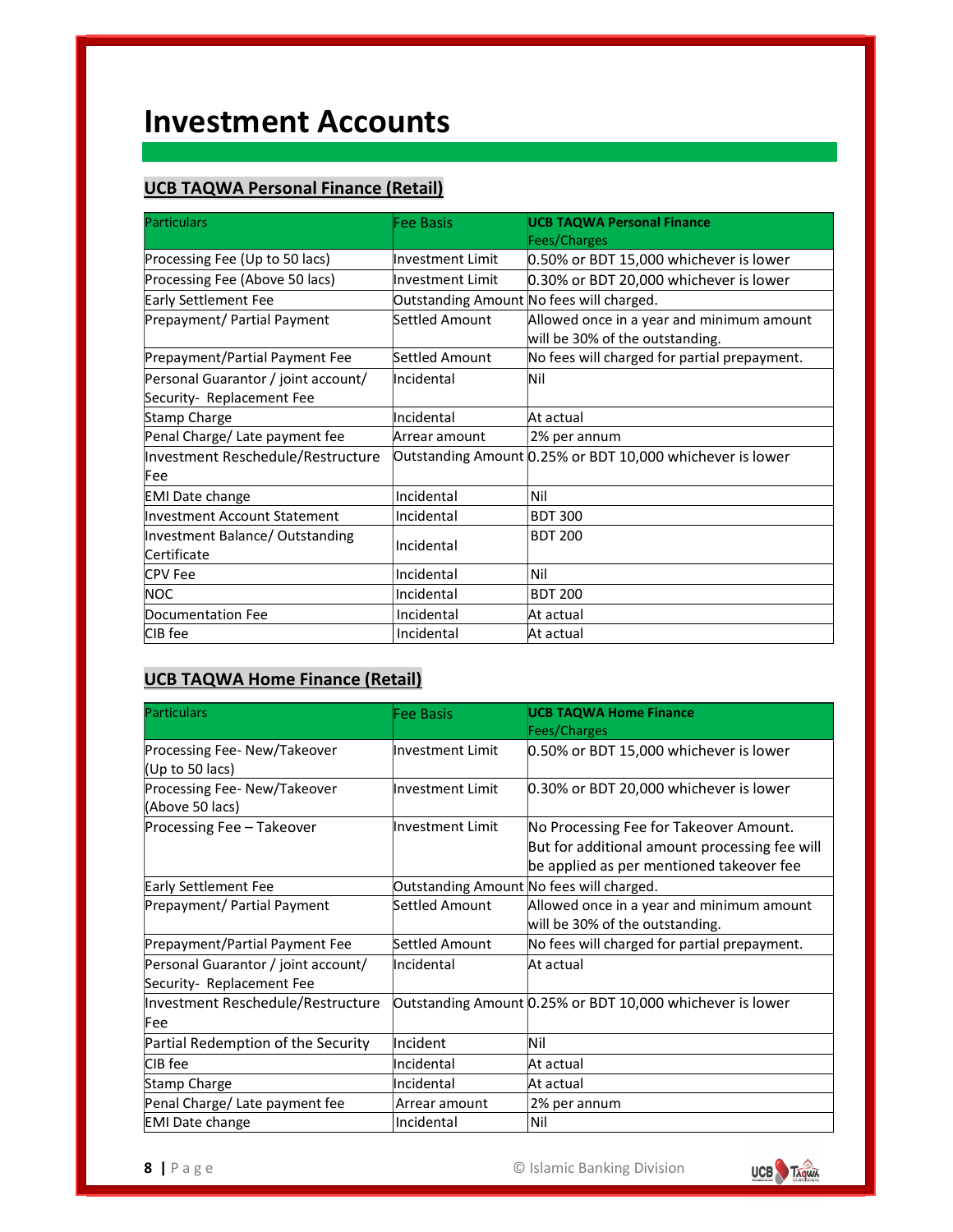| Investment Account Statement                       | Incidental | <b>BDT 300</b> |  |
|----------------------------------------------------|------------|----------------|--|
| Investment Balance/ Outstanding<br>Certificate     | Incidental | <b>BDT 200</b> |  |
| <b>CPV Fee</b>                                     | Incidental | Nil            |  |
| <b>NOC</b>                                         | Incidental | <b>BDT 200</b> |  |
| Documentation Fee                                  | Incidental | At actual      |  |
| Legal vetting, Valuation Fee,<br>photocopy request | Incidental | At actual      |  |

#### UCB TAQWA Auto Finance (Retail)

| <b>Particulars</b>                               | Fee Basis                                | <b>UCB TAQWA Auto Finance</b>                             |
|--------------------------------------------------|------------------------------------------|-----------------------------------------------------------|
|                                                  |                                          | Fees/Charges                                              |
| Processing Fee- (Up to 50 lacs)                  | Investment Limit                         | 0.50% or BDT 15,000 whichever is lower                    |
| Processing Fee- (Above 50 lacs)                  | Investment Limit                         | 0.30% or BDT 20,000 whichever is lower                    |
| <b>Early Settlement Fee</b>                      | Outstanding Amount No fees will charged. |                                                           |
| Prepayment/ Partial Payment                      | Settled Amount                           | Allowed once in a year and minimum amount                 |
|                                                  |                                          | will be 30% of the outstanding.                           |
| Prepayment/Partial Payment Fee                   | Settled Amount                           | No fees will charged for partial prepayment.              |
| Personal Guarantor / joint account/              | Incidental                               | At actual                                                 |
| Security- Replacement Fee                        |                                          |                                                           |
| Investment Reschedule/Restructure                |                                          | Outstanding Amount 0.25% or BDT 10,000 whichever is lower |
| <b>Fee</b>                                       |                                          |                                                           |
| Quotation Change fee after Investment Incidental |                                          | <b>BDT 1000</b>                                           |
| approval                                         |                                          |                                                           |
| CIB fee                                          | Incidental                               | At actual                                                 |
| <b>Stamp Charge</b>                              | Incidental                               | At actual                                                 |
| Penal Charge/ Late payment fee                   | Arrear amount                            | 2% per annum                                              |
| <b>EMI Date change</b>                           | Incidental                               | <b>NIL</b>                                                |
| Investment Account Statement                     | Incidental                               | <b>BDT 300</b>                                            |
| Investment Balance/ Outstanding                  | Incidental                               | <b>BDT 200</b>                                            |
| Certificate                                      |                                          |                                                           |
| <b>CPV Fee</b>                                   | Incidental                               | Nil                                                       |
| <b>NOC</b>                                       | Incidental                               | <b>BDT 200</b>                                            |
| Documentation Fee                                | Incidental                               | At actual                                                 |

#### SME Schedule of Charges & Fees (Asset Products)

| <b>Particulars</b>                | Fee Basis                         | Fees/Charges                                                        |
|-----------------------------------|-----------------------------------|---------------------------------------------------------------------|
| <b>Investment Application Fee</b> | All Investment products NIL       |                                                                     |
| <b>Investment Processing Fee</b>  |                                   | All Investment products   Investment amount up to BDT 50 Lac: 0.50% |
|                                   |                                   | or BDT 15,000/- whichever is lower                                  |
|                                   |                                   | Investment amount above BDT 50 Lac: 0.30%                           |
|                                   |                                   | or BDT 20,000/- whichever is lower                                  |
| Rescheduling/Restructure Fee      | All Investment products Nil       |                                                                     |
| Documentation Fee                 | All Investment products At actual |                                                                     |
| Legal & Valuation Fee             | All Investment products At actual |                                                                     |
| CIB charges                       | All Investment products At actual |                                                                     |
| Stamp Charge                      | All Investment products At actual |                                                                     |
| Early/ Partial Settlement Fee     |                                   | All Investment products For Cottage, Micro, Small No charges        |
|                                   |                                   | For Medium 0.50% on outstanding amount                              |
|                                   |                                   | No Charge for continuous & demand                                   |
|                                   |                                   | linvestment                                                         |

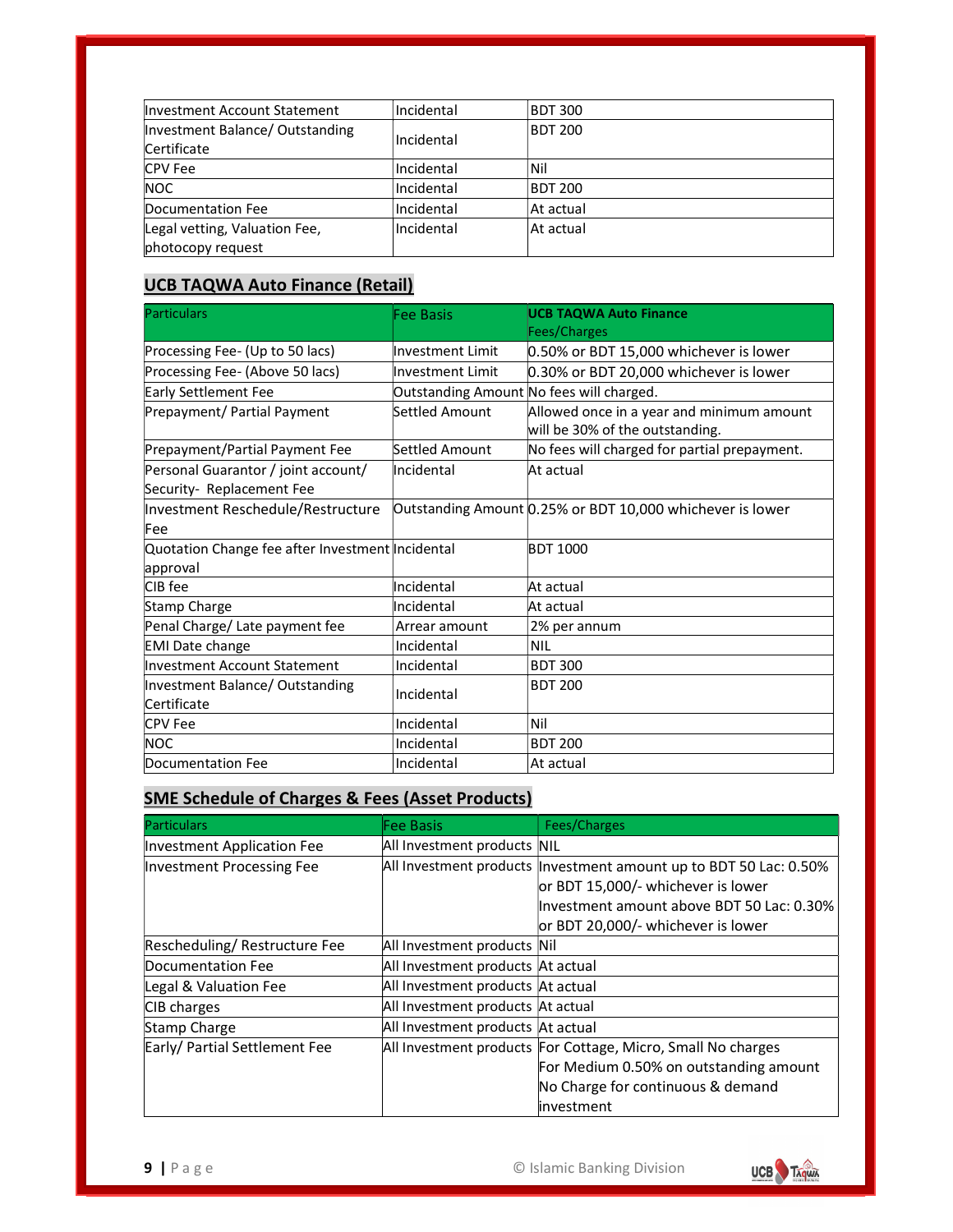| <b>Fund Arrangement Fee</b>                                                             |                |                                             |
|-----------------------------------------------------------------------------------------|----------------|---------------------------------------------|
| <b>Particulars</b>                                                                      | Fee Basis      | Fees/Charges                                |
| Fund Arrangement Fee                                                                    | All Incidental | $\omega$ 0.10%-2.00% on the facility amount |
| Government Excise Duty, VAT, etc. are applicable as per Government rules & regulations. |                |                                             |

| <b>Investment Processing Fee for Imperial Customers</b> 50% Waiver on Retail Investment |                       |
|-----------------------------------------------------------------------------------------|-----------------------|
|                                                                                         | <b>Processing Fee</b> |

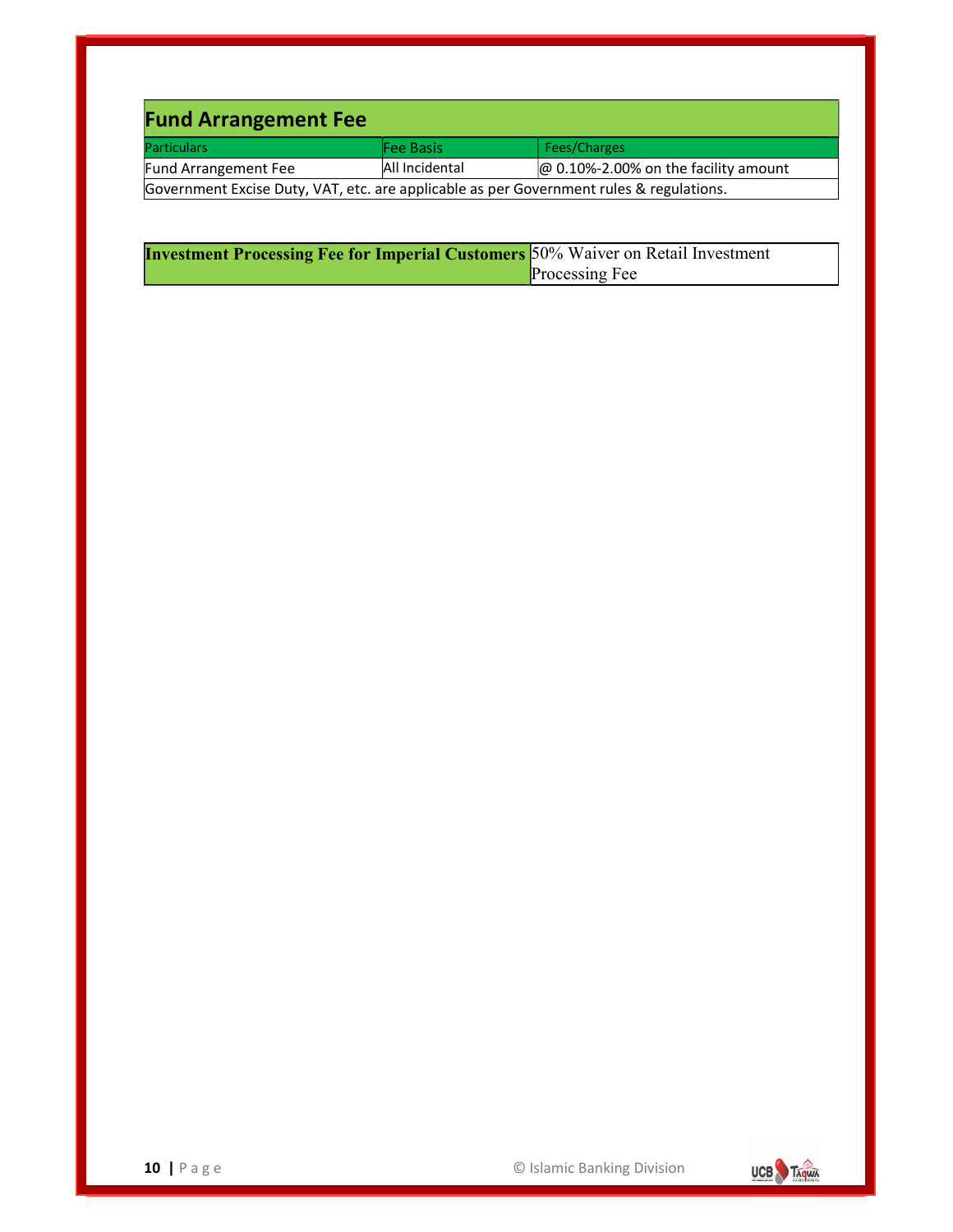# Trade Finance Operation

| <b>Import</b>                                |                                                      |
|----------------------------------------------|------------------------------------------------------|
| <b>Particulars</b>                           | Fees/Charges                                         |
|                                              | 0.15% to 0.40%; minimum BDT 1,000 per qtr            |
| LC Opening commission-Cash (Sight)           | Commission will be based on exposure for actual days |
|                                              | upto expiry but minimum one quarter to be realized   |
|                                              | 0.15% to 0.50%; minimum BDT 1,000 per qtr            |
| LC Opening commission -Cash (Deffered)       | Commission will be based on exposure for actual days |
|                                              | upto expiry but minimum one quarter to be realized   |
|                                              | 0.15% to 0.40%; minimum BDT 1,000 per qtr            |
| LC Opening commission -BTB LC                | Commission will be based on exposure for actual days |
|                                              | upto expiry but minimum one quarter to be realized   |
|                                              | For cash margin: 0.15% to 0.25%; minimum Tk.1,000    |
| LC Opening commission - Under 100% Cash      | For margin as FDR: 0.15% to 0.40%; minimum           |
| Security                                     | Tk.1,000                                             |
|                                              | Commission will be based on exposure for actual days |
|                                              | upto expiry but minimum one quarter to be realized   |
|                                              | 0.15% to 0.40%; minimum BDT 1,000 per qtr            |
| Acceptance commission-Cash/BTBLC             | Commission will be based on exposure for actual days |
|                                              | upto expiry but minimum one quarter to be realized   |
| Amendments of LC                             | Commission as per LC Opening Rate                    |
| Shipping Guarantee/NOC/DO                    | BDT 500-1,000                                        |
|                                              | For each Foreign doc:                                |
|                                              | Up to $$10,000 = $0.00 - 25.00$                      |
|                                              | Above \$10,000 = \$0.00 - 50.00                      |
| Discrepancy Fee                              | For each Local doc:                                  |
|                                              | Below $$5,000 = $0.00 - 15.00$                       |
|                                              | $\frac{1}{2}$ 5,000 to \$ 10,000 =\$ 0.00 – 25.00    |
|                                              | Above $$10,000 = $0.00 - 50.00$                      |
|                                              | Note: Charge amount includes VAT (if any)            |
|                                              | For each Foreign document:                           |
|                                              | Upto \$10,000=\$0.00 - 25.00                         |
|                                              | Above \$10,000=\$0.00 - 50.00                        |
| Payment Charge/Import Document Processing    | For each Local document:                             |
| Charge/Reimbursement Fee                     | Below \$5,000=\$0.00 -15.00                          |
|                                              | \$5,000 - \$10,000=\$0.00 - 25.00                    |
|                                              | Above \$10,000: \$0.00 - 50.00                       |
|                                              | Note: Charge amount includes VAT (if any)            |
| Import through LCAF                          | 0.15% to 0.40% minimum BDT 1,000                     |
| <b>Endorsement for Assessment Purpose</b>    | <b>BDT 500</b>                                       |
| BL endorsement signature verification charge | <b>BDT 200</b>                                       |
| Add Confirmation Charge for SLC/ULC          | 0.10% to 0.20%                                       |
|                                              | Commission will be based on exposure for actual days |
|                                              | up to expiry but minimum one quarter to be realized. |
| <b>Cost of stationery:</b>                   |                                                      |
| LC Application form (CF-7)                   | <b>BDT 150</b>                                       |
| <b>LCAF</b>                                  | <b>BDT 100</b>                                       |
| <b>IMP</b>                                   | <b>BDT 100</b>                                       |

11 | P a g e © Islamic Banking Division

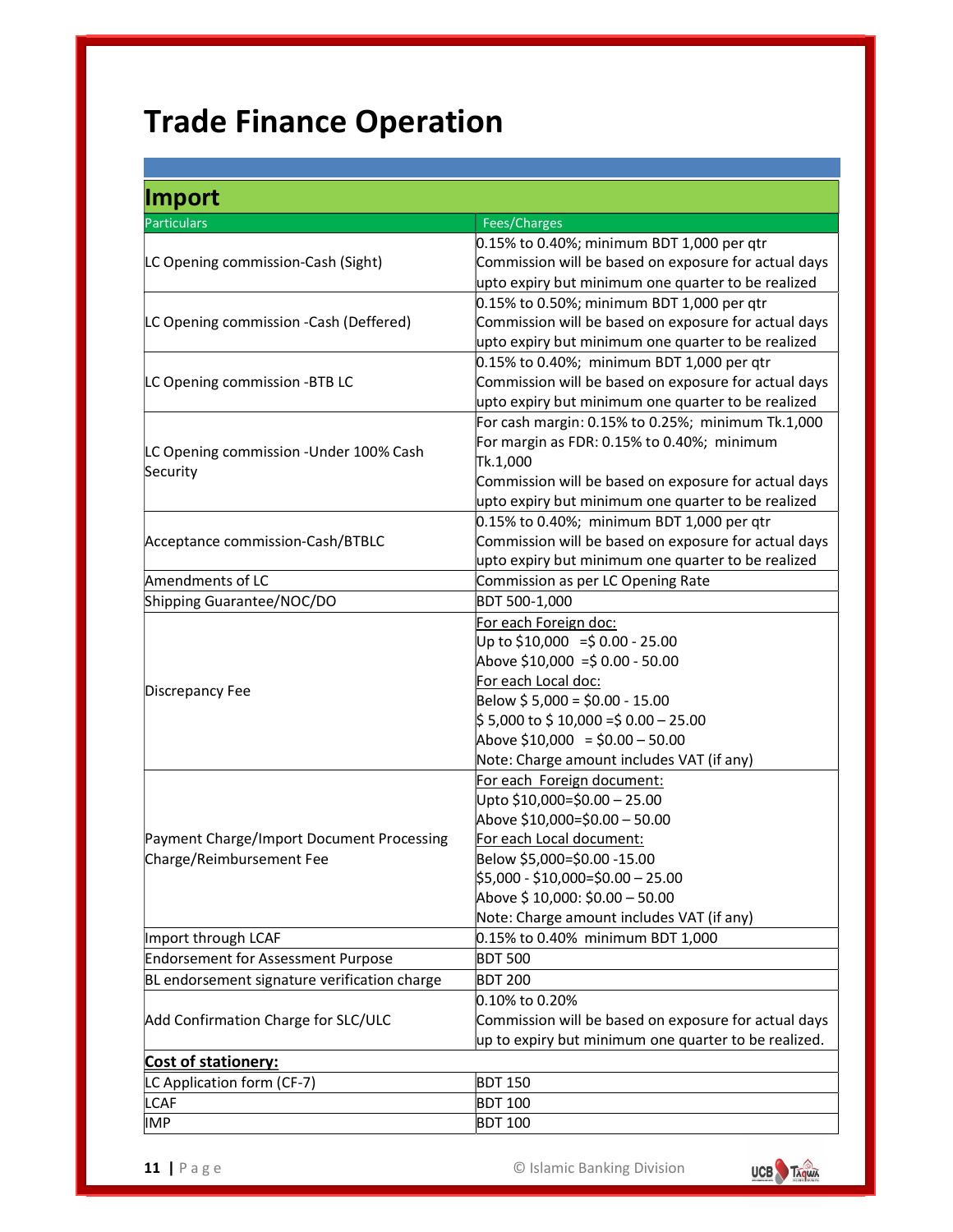| <b>SWIFT Charge for:</b>                                                                       |                                                                                                      |
|------------------------------------------------------------------------------------------------|------------------------------------------------------------------------------------------------------|
| LC (Foreign)                                                                                   | At actual (Cost BDT 2,500/-)                                                                         |
| LC (Local/EPZ/EZ etc)                                                                          | At actual (Cost BDT 1,000/-)                                                                         |
| LC amendment                                                                                   | At actual (Cost BDT 1000/-)                                                                          |
| LC cancellation                                                                                | At actual (Cost BDT 1,000/-)                                                                         |
| Request for Credit Report through SWIFT                                                        | At actual (Cost BDT 750)                                                                             |
|                                                                                                | Enlistment: BDT 3,000                                                                                |
| Enlistment/renewal of C & F Agent                                                              | Renewal: BDT 2,000                                                                                   |
| Renewal of IRC/ERC                                                                             | <b>BDT 500</b>                                                                                       |
| Arrangement Fee in BDT against UPAS payment                                                    | 0-2% of Finance amount as per negotiation                                                            |
| by other banks (except OBU, UCB)                                                               | Note- Charge amount includes VAT(if any)                                                             |
| <b>Export</b>                                                                                  |                                                                                                      |
| <b>Particulars</b>                                                                             | Fees/Charges                                                                                         |
| Advising of Foreign/Local LCs to the Beneficiary                                               | BDT 750/- per instance                                                                               |
| Advising Amendment of Foreign / Local LCs to<br>the Beneficiary                                | BDT 750/- per instance                                                                               |
| Transfer of Foreign/Local LCs including<br>amendment                                           | BDT 750/- per instance                                                                               |
| Issuance/Certifying / cancellation of Exp. Form                                                | BDT 100 to BDT 200                                                                                   |
|                                                                                                | Foreign: At actual                                                                                   |
| Mailing of export documents (Local/Foreign)                                                    | Local: BDT 50 to BDT 100                                                                             |
| Payment of Buying House Commission                                                             | BDT 500 to BDT 1,000                                                                                 |
| Collection charge of export bill                                                               | BDT 500, where exchange gain earned and 0.15% or<br>minimum BDT 500 where there is no exchange gain. |
| Collection charge against export bill of other<br>Bank                                         | Foreign: Actual courier charge+ BDT 5,000<br>Local: BDT 3,000                                        |
|                                                                                                | Up to BDT 50 lac = BDT 5,000                                                                         |
| Processing Fee for Cash Incentive/Duty Draw<br><b>Back File</b>                                | BDT 50 lac to BDT 100 lac = BDT 7500                                                                 |
|                                                                                                | Above BDT 100 lac = BDT 10,000                                                                       |
| Arrangement Fee in BDT against discounting of<br>export bills by other banks (except OBU, UCB) | 0-2% of Finance amount as per negotiation<br>Note- Charge amount includes VAT(if any)                |
| <b>Bank Guarantee</b>                                                                          |                                                                                                      |
|                                                                                                |                                                                                                      |
| Advising of Foreign Bank Guarantee/<br>Amendment(s)                                            | BDT 750/- per instance                                                                               |
| <b>Commission for Issuance of Bank</b>                                                         | 0.15%-0.50% per qtr, Min: BDT 1,000                                                                  |
| guarantee/SBLC under counter BG                                                                | Commission will be based on exposure for actual days                                                 |
|                                                                                                | upto expiry but minimum one quarter to be realized.                                                  |
| Bank Guarantee amendment commission (under<br>counter BG)                                      | Comm as per BG Issuance rate, but minimum BDT<br>1000                                                |
| Extension of validity/Increase in                                                              |                                                                                                      |
| amount/Amendment (other than validity                                                          | Comm as per BG issuance Rate, but minimum BDT                                                        |
| extension or increase in amount) of Bank<br>Guarantee                                          | 1,000                                                                                                |
|                                                                                                | Bank Guarantee: At actual (Cost BDT 2,500/-)                                                         |
| <b>SWIFT Charge for Bank Guarantee:</b>                                                        | BG Amendment: At actual (Cost BDT 1000/-)                                                            |
| <b>Other Misc. Charges</b>                                                                     |                                                                                                      |
| Processing of Bangladesh Bank Approval for FC                                                  |                                                                                                      |
| Loan                                                                                           | <b>BDT 5,000</b>                                                                                     |